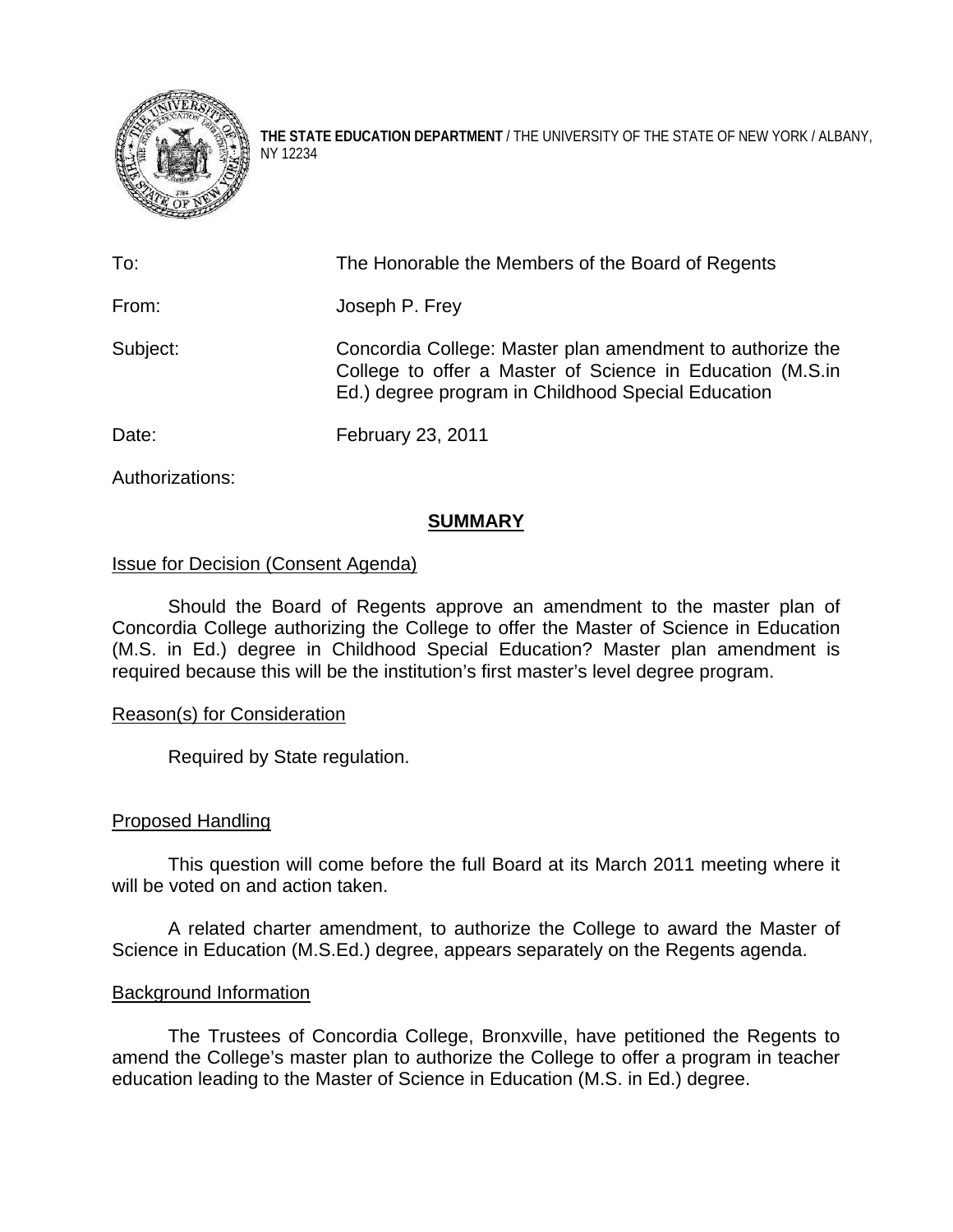In 1936, Concordia College was granted a provisional charter under the name Concordia Collegiate Institute, and an absolute charter in May 1940. Concordia College's mission is to engage and nurture a diverse student body in a value-oriented liberal arts education for lives of service to church and community.

The Regents have authorized the College to award the degrees of Associate in Arts (A.A.), Associate in Science (A.S.), Associate in Applied Science (A.A.S.), Associate in Occupational Studies (A.O.S.), Bachelor of Arts (B.A.), Bachelor of Science (B.S.), Bachelor of Professional Studies (B.P.S.), and the Bachelor of Music (MUS.B.). The College currently offers programs in the disciplinary areas of biological sciences, business, education, fine arts, health professions, humanities, and social sciences.

 The proposed program will be the College's first master's level program and will lead to initial/professional certification in Childhood Special Education certification.

 *Program Purpose.* The purpose of the proposed program is to prepare teachers who are lifelong scholars who will be eligible for certification in Students with Disabilities 1-6. Graduates will also be prepared for further study and research in relevant graduate programs.

*Review Findings*. A peer review visit took place in March 2010. The Readiness Review visit and external program review reports raised a number of questions related to the five site visit focused areas: Curriculum, Faculty, Administration and Support Services, Long Range Planning, and Finance. The College's extensive response, supported with documentation, satisfied all issues of concern; therefore, the program appears to be in compliance with Commissioner's Regulations and certification requirements in Childhood Students with Disabilities as indicated below.

Based on information from the Department's Office of Audit Services, Concordia College is financially healthy; it appears to have the necessary resources to offer the program, which includes the hiring of additional full-time qualified faculty upon Regents approval and program registration.

 *Curriculum, Assessment, and Accreditation*. In response to the team's recommendations, the College has drafted a handbook with proposed graduate program details, which includes fieldwork requirements, student teaching, and a list of local schools for candidates' placements. Detailed syllabi clearly address pedagogical content, goals, objectives, assignments, student outcomes, use of technology and resource materials aligned with New York State Learning Standards.

 The College is working with a consultant to assure alignment among NCATE accreditation standards, the Council for Exceptional Children (CEC) standards, Content Specialty Test parameters, and College program standards. Plans to evaluate candidates and the program through Educational Benchmarking, Inc. (EBI) will develop, distribute and provide analysis of data regarding student alumni and employer satisfaction with the candidate and program.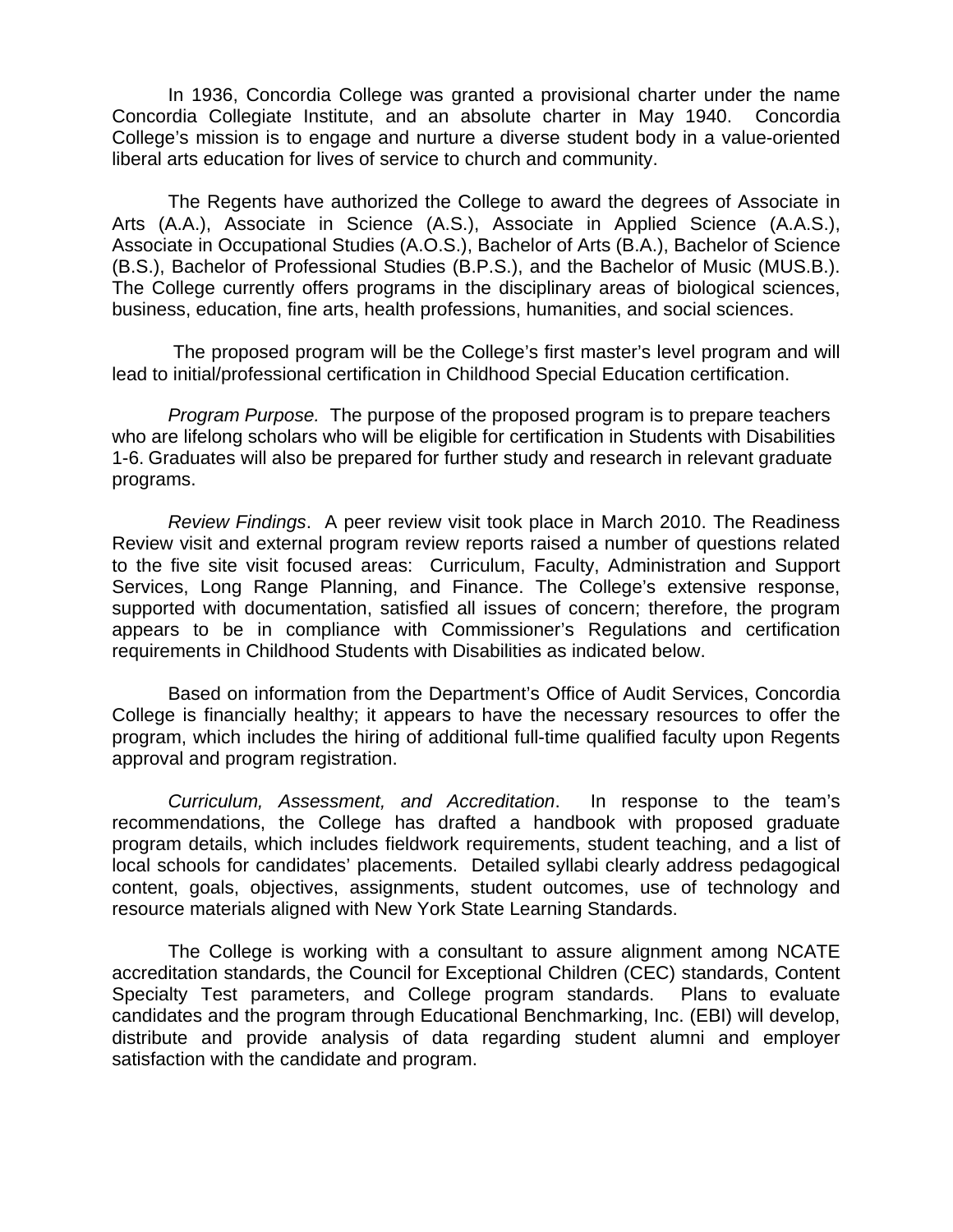The College has requested registration of a Childhood Special Education program leading to the Master of Science in Education, and Students with Disabilities 1- 6 grade level certification. The proposed program is structured as a two-year, 38-credit program consisting of 16 courses, and the required 100 hours of field experience and 40 days of student teaching for initial/professional certification. The 38-credit program includes introductory courses, and a focus on instruction in classroom management, assessment, differentiated instruction, technology, development, literacy and mathematics, and research. Classes will be offered over four terms each year - fall, winter, spring, and summer session.

*Faculty.* The proposed program currently consists of three full-time faculty members, two of whom hold doctoral degrees in appropriate fields; the third has extensive experience in special education and is in the process of applying for doctoral studies. In addition, the College plans to hire an additional full-time faculty member with a doctoral degree in special education who will also serve as dean of the program. The College is also actively seeking an additional full-time doctorally prepared faculty person who is expected to be hired in August 2011. Once these searches are successfully completed, there will be five full-time faculty members, four of whom will hold doctoral degrees. The College expects to hire an additional full-time faculty member the following year.

 *Students*. Applicants must hold a bachelor's degree in a liberal arts or science discipline from a regionally accredited college or university and achieved a cumulative grade point average of 2.8 or above. Admissions requirements will include passing scores on the LAST, writing samples, and faculty interviews. Admission is also open to certified teachers in an area other than Students with Disabilities. The College will attend Graduate Fairs at institutions of higher learning with high percentages of historically underrepresented groups; conduct private visits to such institutions; and promote the program at local and regional school districts to reach out to diverse faculty interested in master's programs.

Enrollment will be by cohorts, with a group starting each fall, and is expected to begin with no more than 15 – 20 candidates annually.

*Resources.* Based on the peer review team's findings, Concordia College is in a sound financial condition with available funding on hand to meet the estimated three year start up costs of \$265,000. The budget for Fiscal Year 2011 is balanced, including costs supporting the new master's program. The College's balance sheet shows a sound cash balance and manageable debt relative to total assets.

 The library subscribes to over 200 print journals, of which 40 focus on education issues. There is access to over 104 special education journals in a mix of electronic and print format. The College's monograph collection consists of almost 75,000 volumes of which over 5,000 relate to education and 240 deal specifically with special education. In addition, the library is a member of the WALDO consortium.

 The IT department has conducted an analysis to address the need for capital investment in IT resources for the proposed program's needs. Capital investment amounts to \$307,000 and is arrayed by priority in a supplemental schedule.